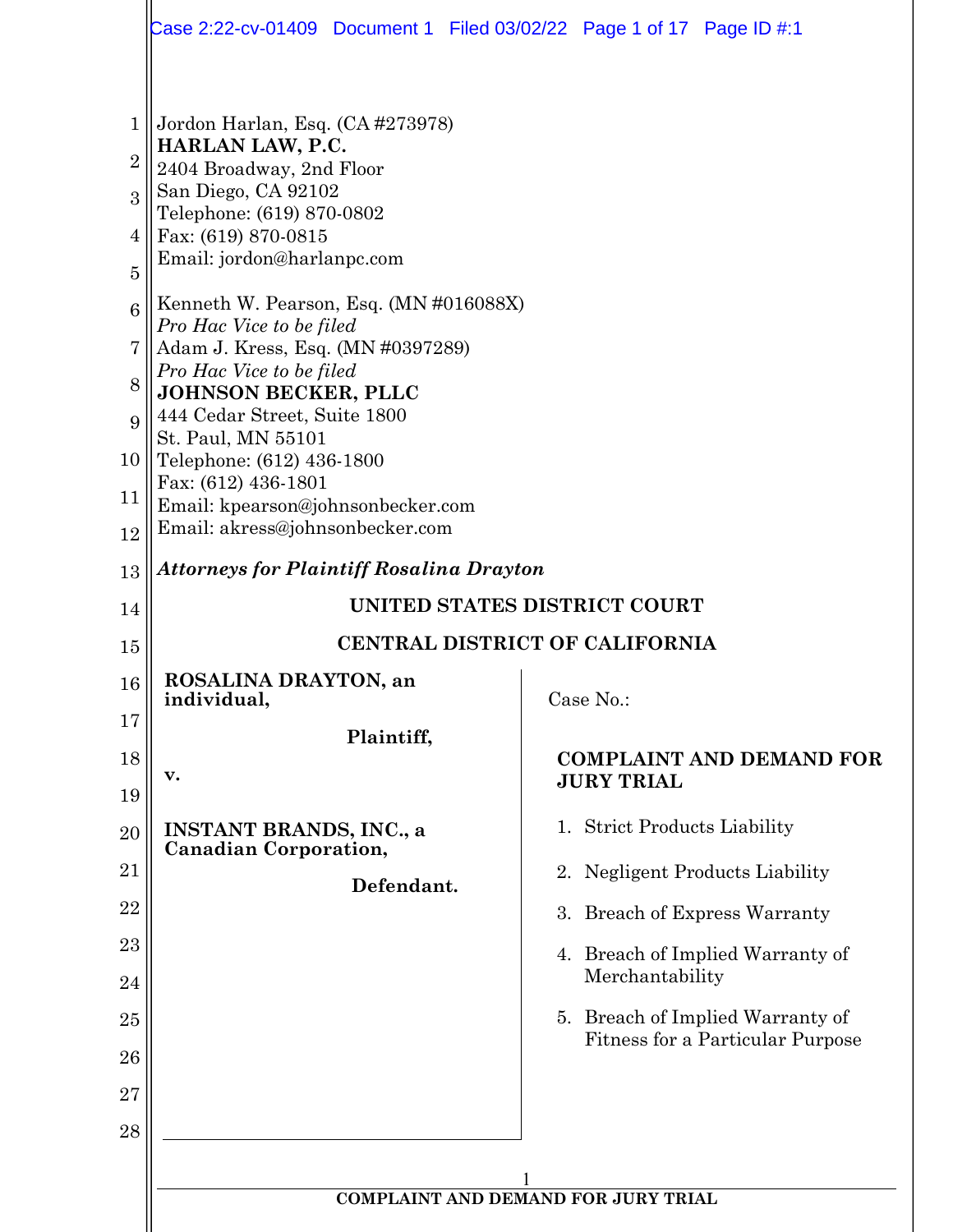1 2 3 4 5 6 Plaintiff, **ROSALINA DRAYTON** (hereafter referred to as "Plaintiff"), by and through her undersigned counsel, **JOHNSON BECKER, PLLC** and **HARLAN LAW, P.C**., hereby submits the following Complaint and Demand for Jury Trial against Defendant **INSTANT BRANDS, INC**. (hereafter referred to as "Defendant Instant Brands" or "Defendant**"**) alleges the following upon personal knowledge and belief, and investigation of counsel:

7

### **NATURE OF THE CASE**

8 9 10 11 12 1. Defendant Instant Brands designs, manufactures, markets, imports, distributes and sells a wide-range of consumer kitchen products, including the subject "Instant Pot Programmable Electric Pressure Cooker," which specifically includes the Model Number IP-DUO60 (referred to hereafter as "pressure cooker(s)") that is at issue in this case.

13 14 15 16 17 2. Defendant touts the "safety"1 of its pressure cookers, and states that they cannot be opened while in use. Despite Defendant's claims of "safety," it designed, manufactured, marketed, imported, distributed and sold, both directly and through third-party retailers, a product that suffers from serious and dangerous defects. Said defects cause significant risk of bodily harm and injury to its consumers.

18 19 20 21 22 23 24 25 3. Specifically, said defects manifest themselves when, despite Defendant's statements, the lid of the pressure cooker is removable with built-up pressure, heat and steam still inside the unit. When the lid is removed under such circumstances, the pressure trapped within the unit causes the scalding hot contents to be projected from the unit and into the surrounding area, including onto the unsuspecting consumers, its families and other bystanders. The Plaintiff in this case was able to remove the lid while the pressure cooker retained pressure, causing her serious and substantial bodily injuries and damages.

- 26
- 27

<sup>28</sup> <sup>1</sup> *See*, e.g. Instant Pot IP-DUO60/80 Owner's manual, pgs. 4, 5 8. A copy of the Owner's manual is attached hereto as "Exhibit A".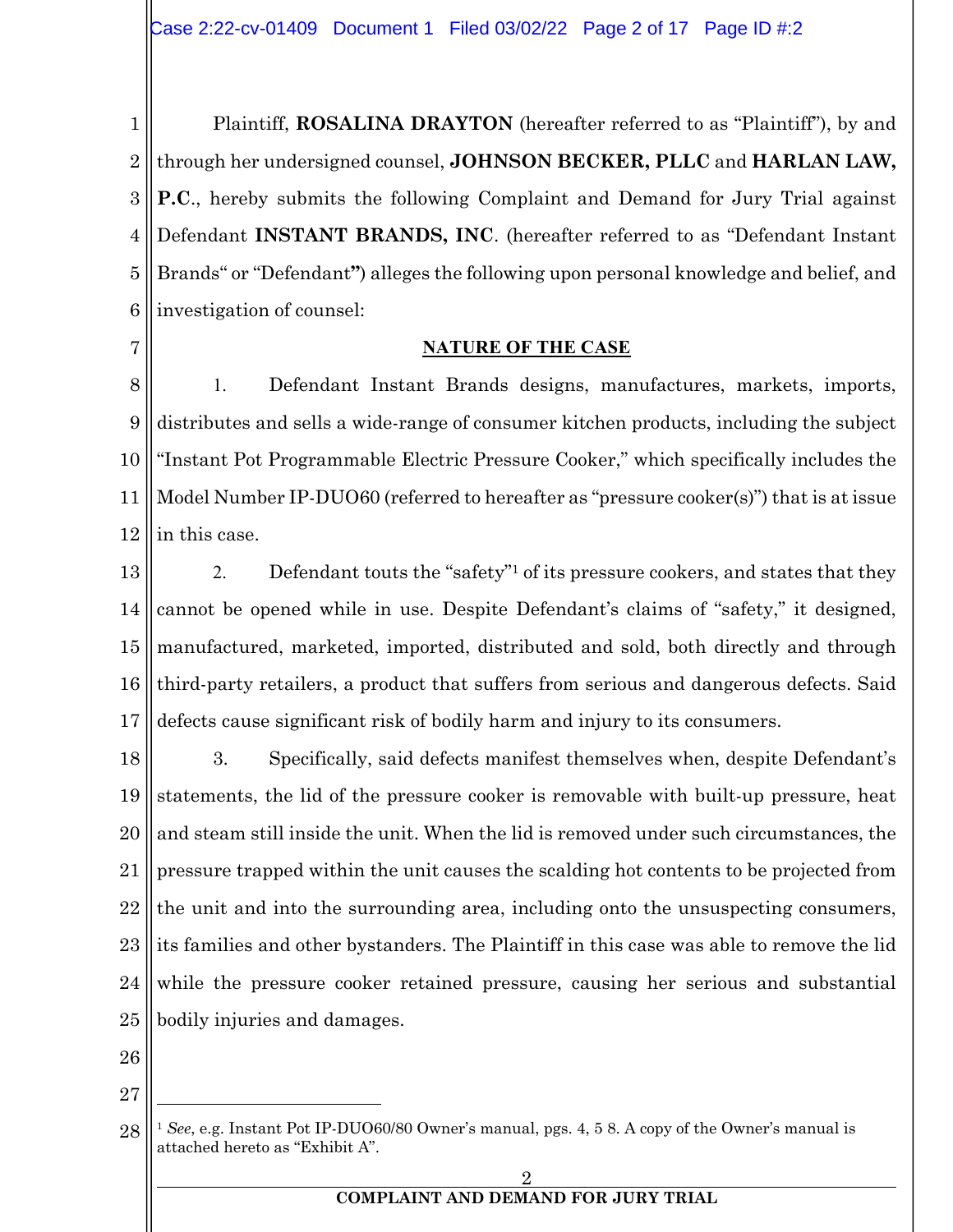1 2 3 4 5 4. Defendant knew or should have known of these defects, but has nevertheless put profit ahead of safety by continuing to sell its pressure cookers to consumers, failing to warn said consumers of the serious risks posed by the defects, and failing to recall the dangerously defective pressure cookers regardless of the risk of significant injuries to Plaintiff and consumers like her.

6 7 8 5. Defendant ignored and/or concealed its knowledge of these defects in its pressure cookers from the Plaintiff in this case, as well as the public in general, in order to continue generating a profit from the sale of said pressure cookers.

9 10 11 6. As a direct and proximate result of Defendant's conduct, the Plaintiff in this case incurred significant and painful bodily injuries, medical expenses, lost wages, physical pain, mental anguish, and diminished enjoyment of life.

12

## **PLAINTIFF ROSALINA DRAYTON**

13 14 7. Plaintiff is a resident and citizen of the city of Los Angeles, County of Los Angeles, State of California.

15 16 17 18 19 20 21 22 23 24 8. On or about March 12, 2020 Plaintiff suffered serious and substantial burn injuries as the direct and proximate result of the pressure cooker's lid being able to be rotated and opened while the pressure cooker was still under pressure, during the normal, directed use of the Pressure Cooker, allowing its scalding hot contents to be forcefully ejected from the pressure cooker and onto Plaintiff. The incident occurred as a result of the failure of the pressure cooker's supposed "safety mechanisms,"2 which purport to keep the consumer safe while using the pressure cooker. In addition, the incident occurred as the result of Defendant's failure to redesign the pressure cooker, despite the existence of economical, safer alternative designs.

25

26

27

28

<sup>2</sup> *Id.* at pg. 5.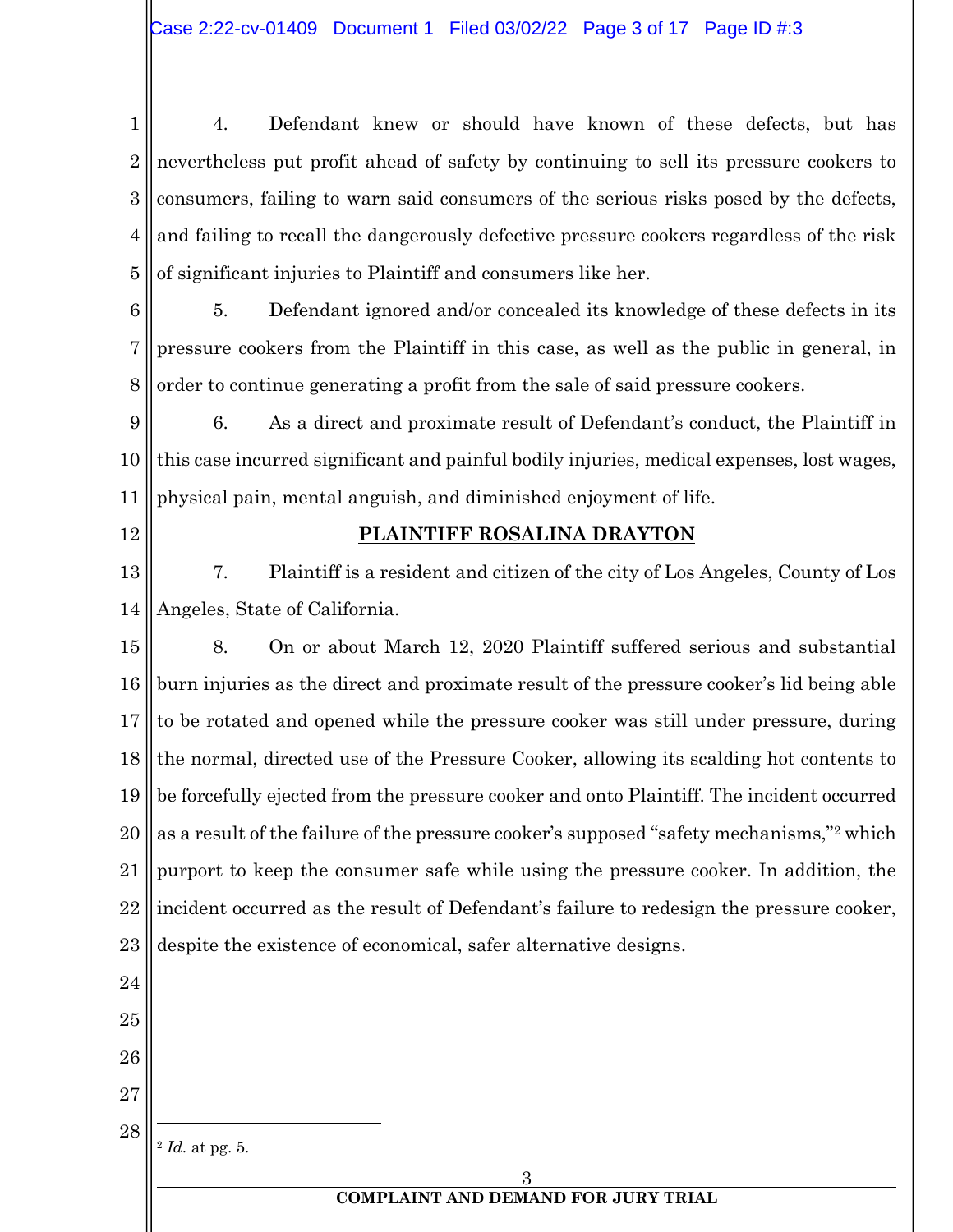1

### **DEFENDANT INSTANT BRANDS, INC.**

2 3 4 9. Defendant designs, manufactures, markets, imports, distributes and sell a variety of consumer kitchen products including pressure cookers, air fryers, and blenders, amongst others.

5 6 7 8 10. Defendant boasts that "[t]he Instant Pot line of products are truly tools for a new lifestyle and especially cater to the needs of health-minded individuals"3 with its "main goal" to provide "best kitchen experience by offering unsurpassed user interface design and connected technologies."4

9 10 11 11. Defendant Instant Brands is a Canadian corporation with is principal place of business at 495 March Road, Suite 200, Kanata, ON, Canada K2K 3G1, and as such is deemed to be a citizen of the Country of Canada.

12

### **JURISDICTION AND VENUE**

13 14 15 16 12. This Court has subject matter jurisdiction over this case pursuant to diversity jurisdiction prescribed by 28 U.S.C. § 1332 because the matter in controversy exceeds the sum or value of \$75,000, exclusive of interest and costs, and there is complete diversity between the parties.

17 18 19 13. Venue is proper in this Court pursuant to 28 U.S.C. § 1391 all or a substantial part of the events or omissions giving rise to this claim occurred in this district.

20 21 22 23 14. Venue is also proper in this Court pursuant to 28 U.S.C. § 1391 because Defendant has sufficient minimum contacts with the State of California and has intentionally availed itself of the markets within California through the promotion, sale, marketing, and distribution of its products.

- 24 25 26 27
- 28 <sup>3</sup> *See* https://instantpot.com/about-instant-brands-inc-instant-pot/
- <sup>4</sup> *Id.*

### 4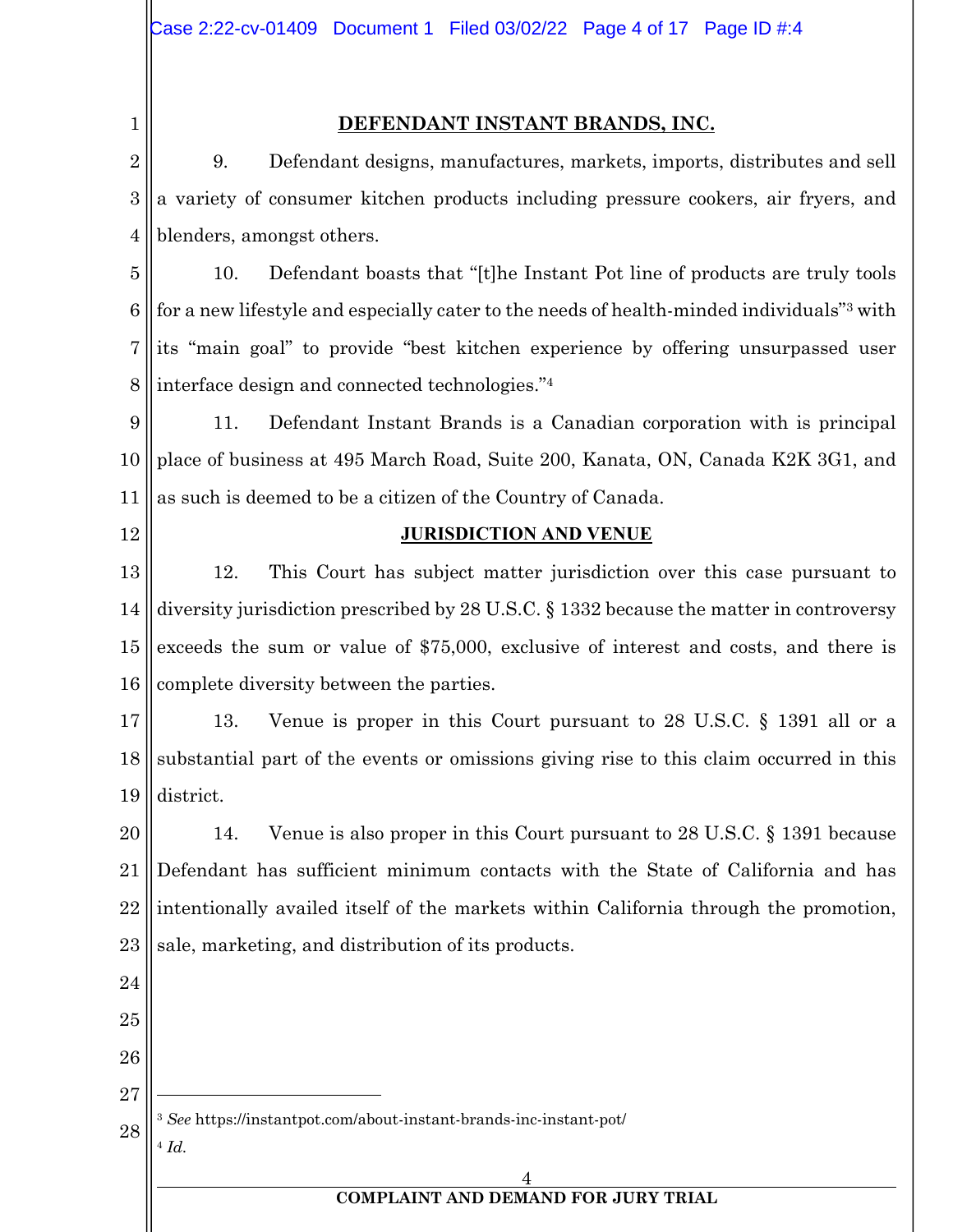## **FACTUAL BACKGROUND**

 15. Defendant is engaged in the business of designing, manufacturing, warranting, marketing, importing, distributing and selling the pressure cooker at issue in this litigation.

 16. Defendant aggressively warrants, markets, advertises and sells its pressure cookers as "Convenient, Dependable and Safe,"5 allowing consumers to cook "healthy, tasty dishes."6

 17. For instance, the Defendant claims that its pressure cookers include a "safety feature to disable the cooker" and display light that "flashes 'Lid' if the lid is not positioned correctly." 7

 18. To further propagate its message, Defendant has, and continues to utilize numerous media outlets including, but not limited to, infomercials, social media websites such as YouTube, and third-party retailers. For example, the following can be found on Defendant's YouTube webpage entitled "Getting to Know Your New Instant Pot IP-DUO":

 a. "The first thing you need to know about your IP-DUO is *that you don't need to be afraid of it*, as many people are afraid of stovetop pressure cookers."8

b. "With 10 safety features built in, you can use your Instant Pot with confidence, *knowing that it is not going to explode*." 9

 *See* https://instantpot.com/portfolio-item/lux-6-quart/#tab-id-1 *Id.*  Instant Pot IP-LUX50/60 Owner's manual, pg. 10, https://www.youtube.com/watch?v=w1RKj9E8TY0 (video with a runtime of 11:26) at 0:42 – 0:46 *Id.* at 0:47 – 0:55.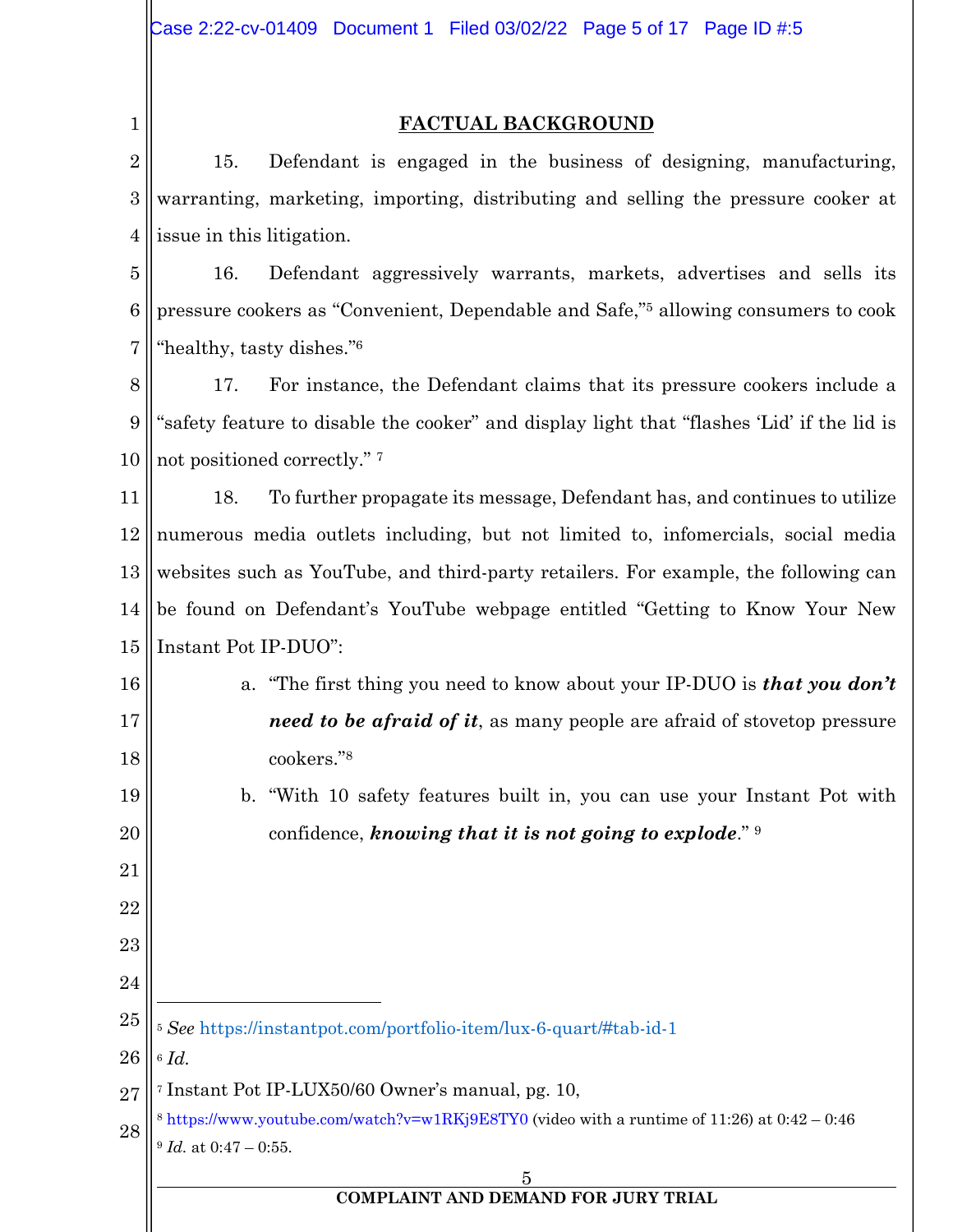1 2 c. "In addition, keep in mind that your Instant Pot operates at relatively low pressures of 11 to 12 psi or lower, depending on the pressure setting that you use." 10

3

4 5 6 7 8 19. In a similar video entitled "Introducing Instant Pot IP-DUO series electric pressure cooker," spokesperson Laura Pazzaglia, founder of the website "Hip Pressure Cooking"<sup>11</sup> boasts of the pressure cookers "10 safety features,"<sup>12</sup> stating that this "new model detects the position of the lid"13 and " once the lid is locked, and the contents are under pressure, there's no way to open the pressure cooker."14

9 10 11 12 20. According to the Owner's Manual accompanying each individual unit sold, the pressure cookers purport to be designed with "10 proven safety mechanisms and patented technologies,"15 misleading the consumer into believing that the pressure cookers are reasonably safe for its normal, intended use.

13 14 15 16 21. By reason of the forgoing acts or omissions, the above-named Plaintiff and/or her family purchased the pressure cooker with the reasonable expectation that it was properly designed and manufactured, free from defects of any kind, and that it was safe for its intended, foreseeable use of cooking.

17 18 19 22. Plaintiff used her pressure cooker for its intended purpose of preparing meals for herself and/or family and did so in a manner that was reasonable and foreseeable by the Defendant.

20 21 22 23. However, the aforementioned pressure cooker was defectively and negligently designed and manufactured by the Defendant in that it failed to properly function as to prevent the lid from being removed with normal force while the unit

23

<sup>11</sup> *See* https://www.hippressurecooking.com/

27 <sup>13</sup> *Id*. at 2:26

<sup>24</sup> 25 <sup>10</sup> *Id.* 0:56 – 1:08. This apparently suggests that even if the lid is opened while the unit is still pressurized, it will not harm you.

<sup>26</sup> <sup>12</sup> *See* https://www.youtube.com/watch?v=bVA2EqPf0s0 at 1:22 – 143.

<sup>28</sup> <sup>14</sup> *Id.* at 6:40

<sup>15</sup> *See* Instant Pot IP-DUO60/80 V2 Owner's Manual, pg. 4.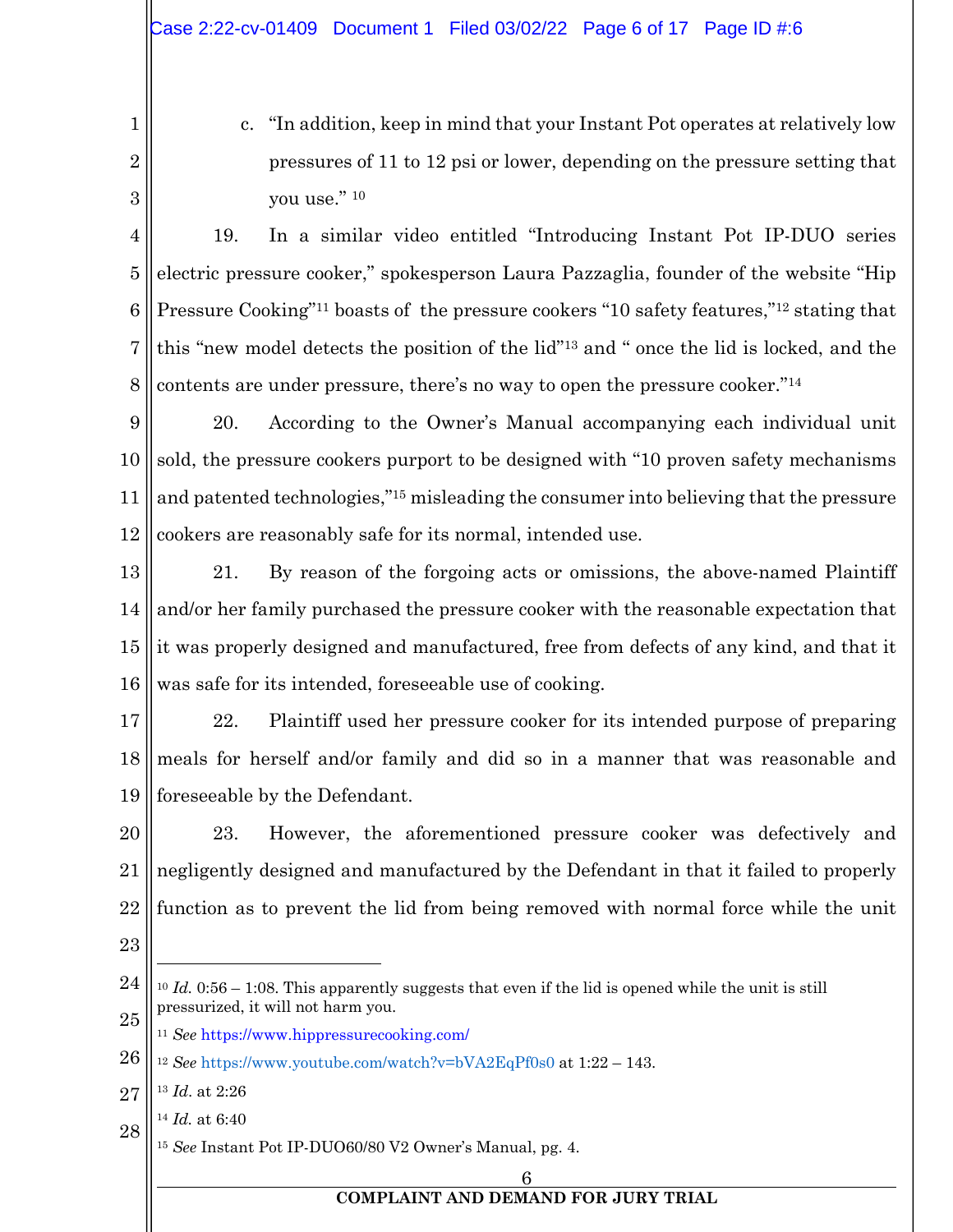1 2 3 4 remained pressurized, despite the appearance that all the pressure had been released, during the ordinary, foreseeable and proper use of cooking food with the product; placing the Plaintiff, her family, and similar consumers in danger while using the pressure cookers.

5 6 7 24. Defendant's pressure cookers possess defects that make them unreasonably dangerous for their intended use by consumers because the lid can be rotated and opened while the unit remains pressurized.

8 9 10 25. Further, Defendant's representations about "safety" are not just misleading, they are flatly wrong, and put innocent consumers like Plaintiff directly in harm's way.

11 12 26. Economic, safer alternative designs were available that could have prevented the Pressure Cooker's lid from being rotated and opened while pressurized.

13 14 15 16 17 27. Defendant knew or should have known that its pressure cookers possessed defects that pose a serious safety risk to Plaintiff and the public. Nevertheless, Defendant continues to ignore and/or conceal its knowledge of the pressure cookers' defects from the general public and continues to generate a substantial profit from the sale of its pressure cookers.

18 19 20 21 22 23 28. As a direct and proximate result of Defendant's intentional concealment of such defects, its failure to warn consumers of such defects, its negligent misrepresentations, its failure to remove a product with such defects from the stream of commerce, and its negligent design of such products, Plaintiff used an unreasonably dangerous pressure cooker, which resulted in significant and painful bodily injuries upon Plaintiff's simple removal of the lid of the Pressure Cooker.

24 25 26 27 29. Consequently, the Plaintiff in this case seeks compensatory damages resulting from the use of Defendant's pressure cooker as described above, which has caused the Plaintiff to suffer from serious bodily injuries, medical expenses, lost wages, physical pain, mental anguish, diminished enjoyment of life, and other damages.

28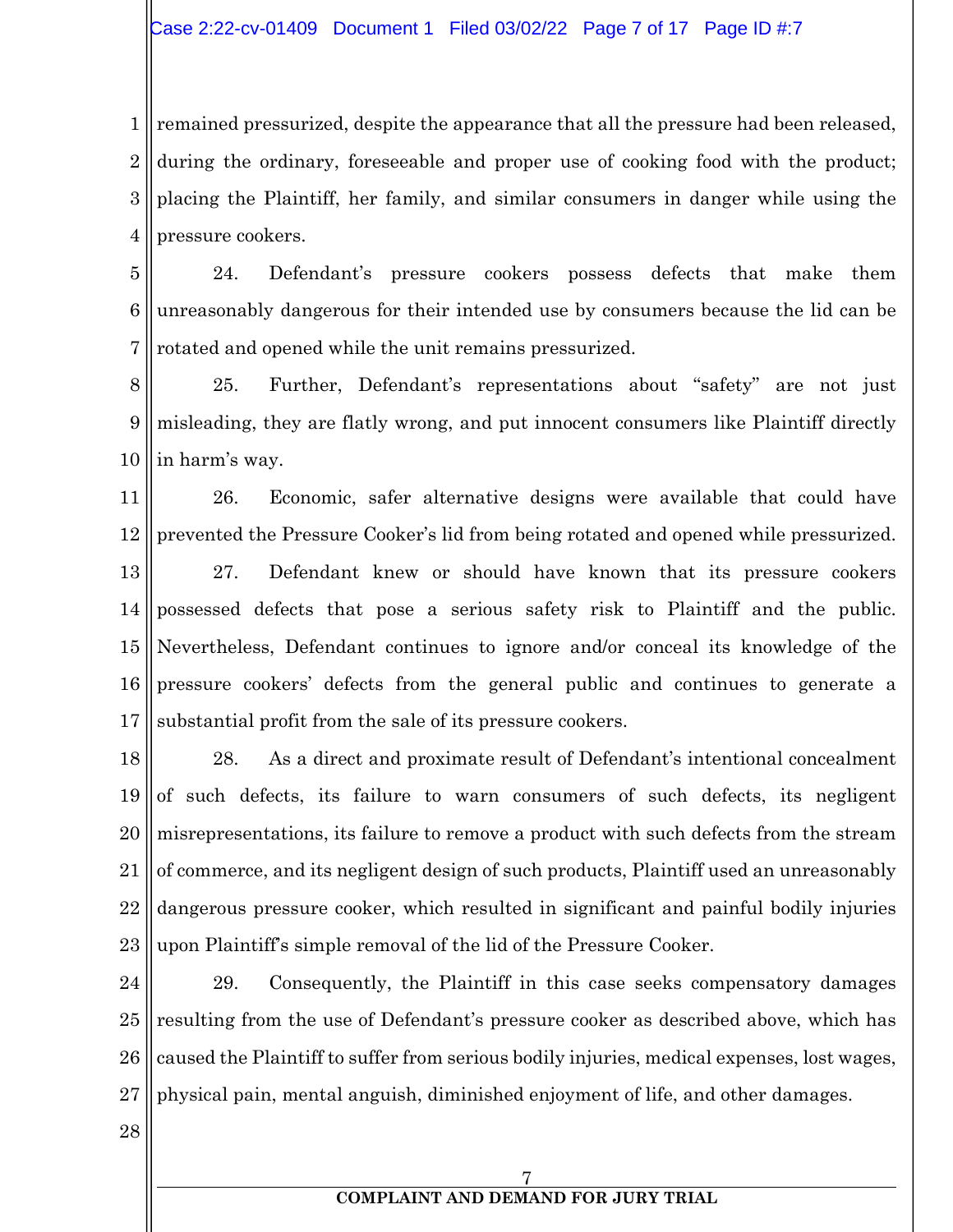|                | Case 2:22-cv-01409 Document 1 Filed 03/02/22 Page 8 of 17 Page ID #:8             |  |  |
|----------------|-----------------------------------------------------------------------------------|--|--|
|                |                                                                                   |  |  |
| 1              | <b>FIRST CAUSE OF ACTION</b>                                                      |  |  |
| $\overline{2}$ | <b>STRICT PRODUCTS LIABILITY</b>                                                  |  |  |
| 3              | PLAINTIFF, FOR A FIRST CAUSE OF ACTION AGANST INSTANT                             |  |  |
| 4              | BRANDS, INC., ALLEGES AS FOLLOWS:                                                 |  |  |
| 5              | Plaintiff incorporates by reference each preceding and succeeding<br>30.          |  |  |
| 6              | paragraph as though set forth fully at length herein.                             |  |  |
| 7              | At the time of Plaintiff's injuries, Defendant's pressure cookers were<br>31.     |  |  |
| 8              | defective and unreasonably dangerous for use by foreseeable consumers, including  |  |  |
| 9              | Plaintiff.                                                                        |  |  |
| 10             | Defendant's pressure cookers were in the same or substantially similar<br>32.     |  |  |
| 11             | condition as when they left the possession of the Defendant.                      |  |  |
| 12             | 33.<br>Plaintiff and her family did not misuse or materially alter the pressure   |  |  |
| 13             | cooker.                                                                           |  |  |
| 14             | The pressure cookers did not perform as safely as an ordinary consumer<br>34.     |  |  |
| 15             | would have expected them to perform when used in a reasonably foreseeable way.    |  |  |
| 16             | Further, a reasonable person would conclude that the possibility and<br>35.       |  |  |
| 17             | serious of harm outweighs the burden or cost of making the pressure cookers safe. |  |  |
| 18             | Specifically:                                                                     |  |  |
| 19             | a. The pressure cookers designed, manufactured, sold, and supplied by             |  |  |
| 20             | Defendant were defectively designed and placed into the stream of                 |  |  |
| 21             | commerce in a defective and unreasonably dangerous condition for                  |  |  |
| 22             | consumers;                                                                        |  |  |
| 23             | b. The seriousness of the potential burn injuries resulting from the product      |  |  |
| 24             | drastically outweighs any benefit that could be derived from its normal,          |  |  |
| 25             | intended use;                                                                     |  |  |
| 26             | c. Defendant failed to properly market, design, manufacture, distribute,          |  |  |
| 27             | supply, and sell the pressure cookers, despite having extensive knowledge         |  |  |
| 28             | that the aforementioned injuries could and did occur;                             |  |  |
|                | 8                                                                                 |  |  |
|                | <b>COMPLAINT AND DEMAND FOR JURY TRIAL</b>                                        |  |  |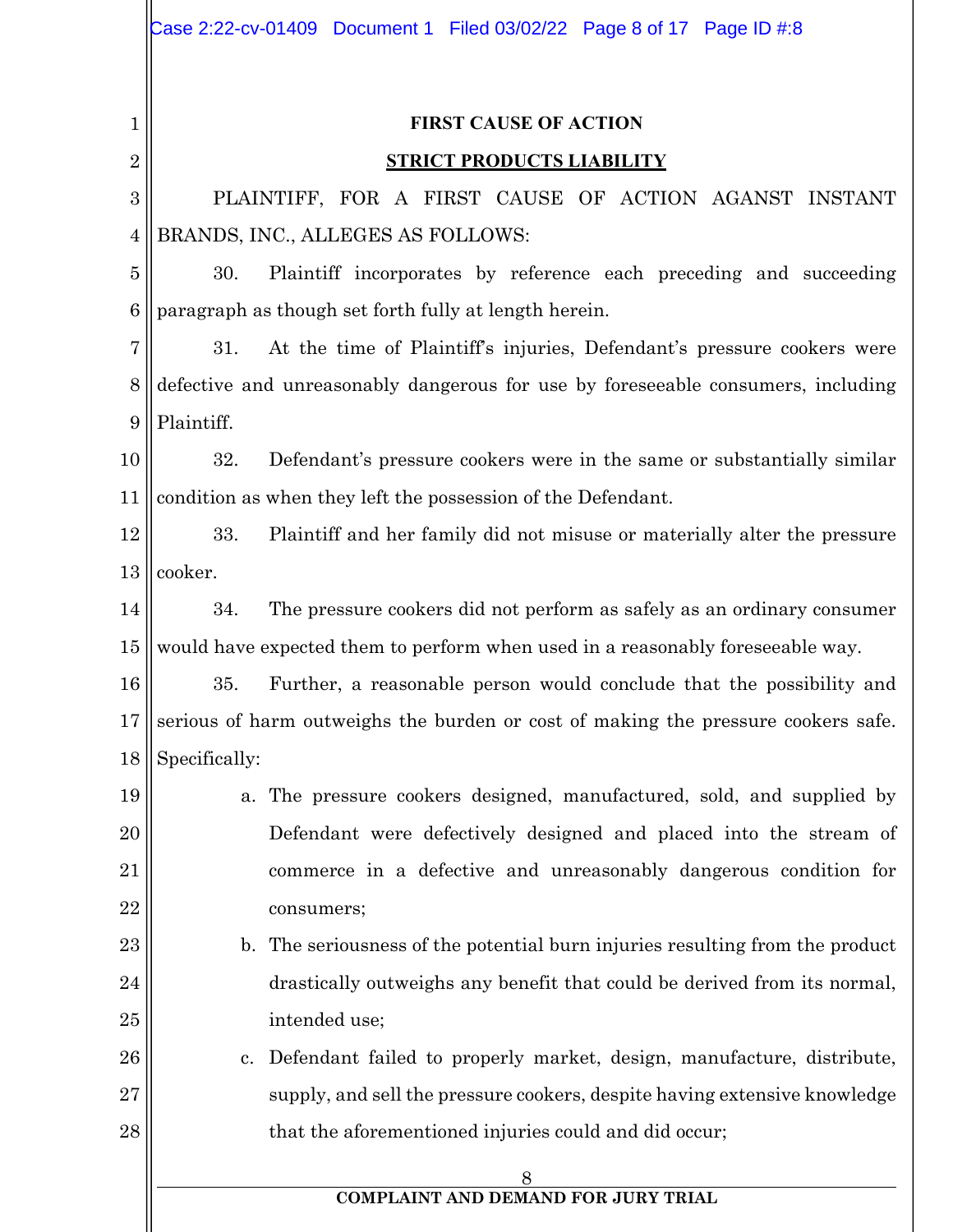| $\mathbf{1}$   |                                                                                          |  |  |  |
|----------------|------------------------------------------------------------------------------------------|--|--|--|
| $\overline{2}$ | d. Defendant failed to warn and place adequate warnings and instructions                 |  |  |  |
| 3              | on the pressure cookers;                                                                 |  |  |  |
| 4              | Defendant failed to adequately test the pressure cookers; and<br>e.                      |  |  |  |
| 5              | Defendant failed to market an economically feasible alternative design,<br>f.            |  |  |  |
| 6              | despite the existence of economical, safer alternatives, that could have                 |  |  |  |
| 7              | prevented the Plaintiff' injuries and damages.                                           |  |  |  |
| 8              | 36.<br>At the time of Plaintiff's injuries, Defendants' pressure cookers were            |  |  |  |
| 9              | defective and unreasonably dangerous for use by foreseeable consumers, including         |  |  |  |
| 10             | Plaintiff.                                                                               |  |  |  |
| 11             | 37.<br>Defendant's actions and omissions were the direct and proximate cause             |  |  |  |
| 12             | of the Plaintiff's injuries and damages.                                                 |  |  |  |
| 13             | <b>WHEREFORE,</b> Plaintiff demands judgment against Defendant for and                   |  |  |  |
| 14             | punitive damages according to proof, together with interest, costs of suit, attorneys'   |  |  |  |
| 15             | fees, and all such other relief as the Court deems proper. Plaintiff reserves the right  |  |  |  |
| 16             | to amend the complaint to seek punitive damages if and when evidence or facts            |  |  |  |
| 17             | supporting such allegations are discovered.                                              |  |  |  |
| 18             | <b>SECOND CAUSE OF ACTION</b>                                                            |  |  |  |
| 19             | NEGLIGENT PRODUCTS LIABILITY                                                             |  |  |  |
| 20             | PLAINTIFF, FOR A SECOND CAUSE OF ACTION AGANST INSTANT                                   |  |  |  |
| 21             | BRANDS, INC., ALLEGES AS FOLLOWS:                                                        |  |  |  |
| 22             | Plaintiff incorporates by reference each preceding and succeeding<br>38.                 |  |  |  |
| 23             | paragraph as though set forth fully at length herein.                                    |  |  |  |
| 24             | Defendant had a duty of reasonable care to design, manufacture, market,<br>39.           |  |  |  |
| 25             | and sell non-defective pressure cookers that are reasonably safe for its intended uses   |  |  |  |
| 26             | by consumers, such as Plaintiff and her family.                                          |  |  |  |
| 27             | Defendant failed to exercise ordinary care in the manufacture, sale,<br>40.              |  |  |  |
| 28             | warnings, quality assurance, quality control, distribution, advertising, promotion, sale |  |  |  |
|                |                                                                                          |  |  |  |
|                | COMPLAINT AND DEMAND FOR JURY TRIAL                                                      |  |  |  |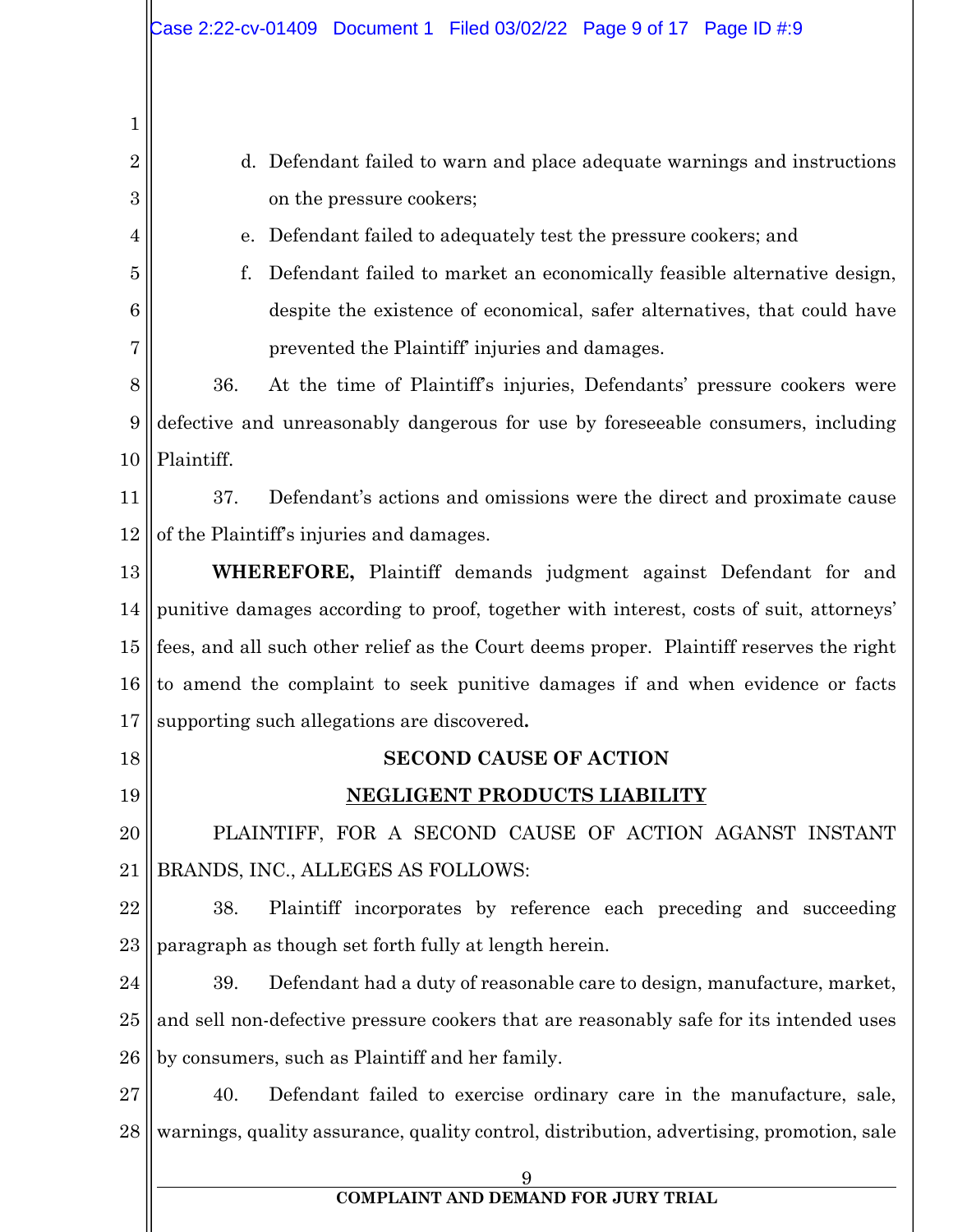1 2 3 and marketing of its pressure cookers in that Defendant knew or should have known that said pressure cookers created a high risk of unreasonable harm to the Plaintiff and consumers alike.

4 5 41. Defendant was negligent in the design, manufacture, advertising, warning, marketing and sale of its pressure cookers in that, among other things, it:

6

7

8

a. Failed to use due care in designing and manufacturing the pressure cookers to avoid the aforementioned risks to individuals;

- b. Placed an unsafe product into the stream of commerce;
- 9 10 c. Aggressively over-promoted and marketed its pressure cookers through television, social media, and other advertising outlets; and
- 11
- d. Were otherwise careless or negligent.

12 13 14 15 42. Despite the fact that Defendant knew or should have known that consumers were able to remove the lid while the pressure cookers were still pressurized, Defendant continued to market (and continue to do so) its pressure cookers to the general public.

16 17 18 19 20 **WHEREFORE,** Plaintiff demands judgment against Defendant for and punitive damages according to proof, together with interest, costs of suit, attorneys' fees, and all such other relief as the Court deems proper. Plaintiff reserves the right to amend the complaint to seek punitive damages if and when evidence or facts supporting such allegations are discovered**.**

21

22

# **THIRD CAUSE OF ACTION**

# **BREACH OF EXPRESS WARRANTY**

23 24 PLAINTIFF, FOR A THIRD CAUSE OF ACTION AGANST INSTANT BRANDS, INC., ALLEGES AS FOLLOWS:

25 26 43. Plaintiff incorporates by reference each preceding and succeeding paragraph as though set forth fully at length herein.

27 28 44. Defendant expressly warranted that its pressure cookers were safe and effective to members of the consuming public, including Plaintiff and her family.

10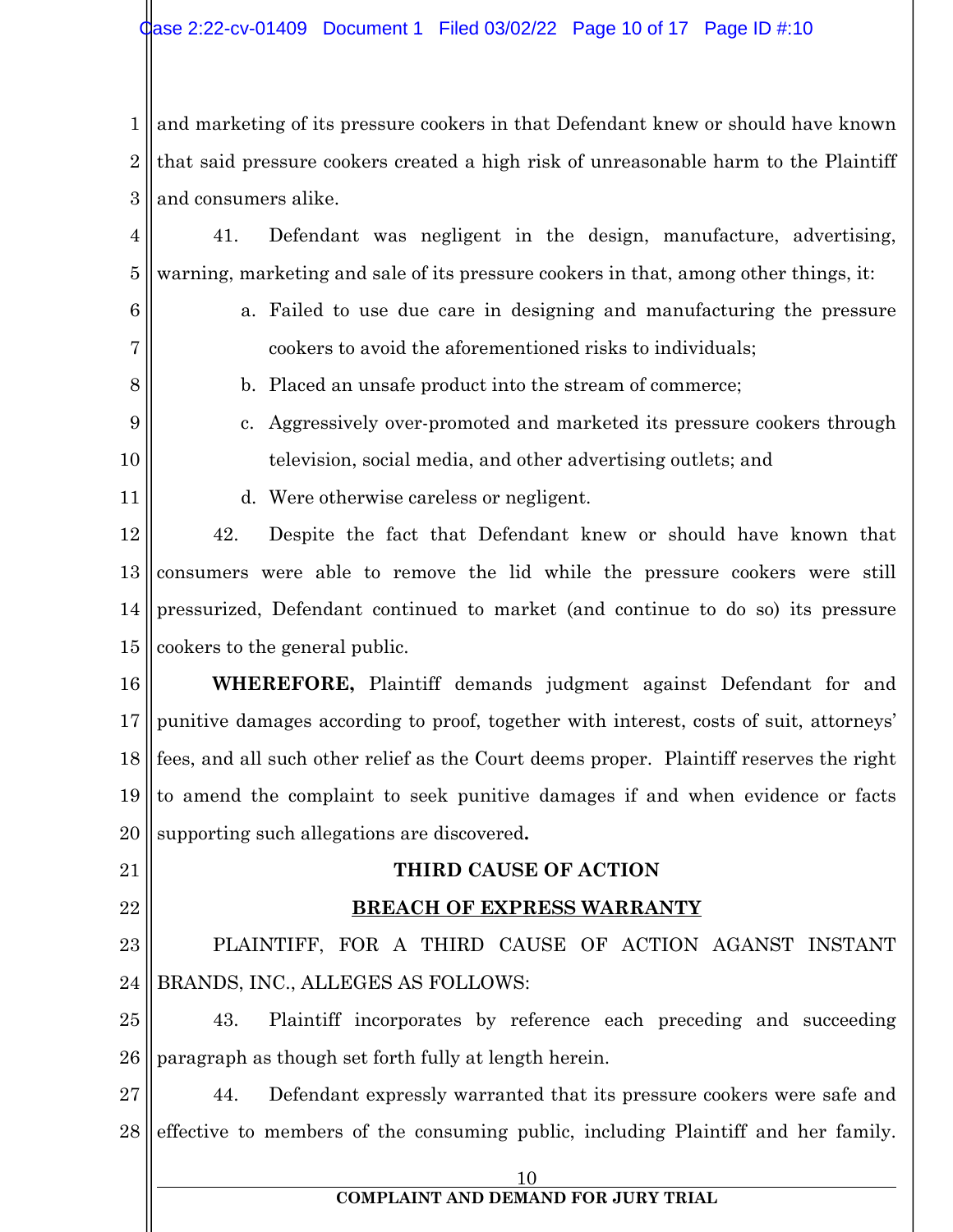| $\mathbf{1}$    | Moreover, Defendant expressly warranted that the lid of the Pressure Cooker could                      |                                                                              |  |  |
|-----------------|--------------------------------------------------------------------------------------------------------|------------------------------------------------------------------------------|--|--|
| $\overline{2}$  |                                                                                                        | not be removed while the unit remained pressurized. Specifically:            |  |  |
| 3               | a.                                                                                                     | "As a safety feature, the lid is locked and won't open until the float valve |  |  |
| 4               |                                                                                                        | drops down."16                                                               |  |  |
| 5               |                                                                                                        | b. "Instant Pot® has a safety feature to disable the cooker and the display  |  |  |
| $6\phantom{1}6$ |                                                                                                        | will flash "Lid" if the lid is not positioned correctly." <sup>17</sup>      |  |  |
| 7               | $c_{\cdot}$                                                                                            | "Once the lid is locked, and the contents are under pressure, there's no     |  |  |
| 8               |                                                                                                        | way to open the pressure cooker." <sup>18</sup>                              |  |  |
| 9               | 45.                                                                                                    | Members of the consuming public, including consumers such as the             |  |  |
| 10              |                                                                                                        | Plaintiff, were the intended third-party beneficiaries of the warranty.      |  |  |
| 11              | 46.                                                                                                    | Defendant marketed, promoted and sold its pressure cookers as a safe         |  |  |
| 12              |                                                                                                        | product, complete with "safety measures."                                    |  |  |
| 13              | 47.                                                                                                    | Defendant's pressure cookers do not conform to these express                 |  |  |
| 14              | representations because the lid can be removed using normal force while the units                      |                                                                              |  |  |
| $15\,$          | remain pressurized, despite the appearance that the pressure has been released,                        |                                                                              |  |  |
| 16              | making the pressure cookers not safe for use by consumers.                                             |                                                                              |  |  |
| 17              | 48.                                                                                                    | Defendant breached its express warranties in one or more of the following    |  |  |
|                 | $18$   ways:                                                                                           |                                                                              |  |  |
| 19              | a.                                                                                                     | The pressure cookers as designed, manufactured, sold and/or supplied by      |  |  |
| 20              |                                                                                                        | the Defendant were defectively designed and placed into the stream of        |  |  |
| 21              |                                                                                                        | commerce by Defendant in a defective and unreasonably dangerous              |  |  |
| 22              |                                                                                                        | condition;                                                                   |  |  |
| 23              |                                                                                                        | b. Defendant failed to warn and/or place adequate warnings and               |  |  |
| 24              |                                                                                                        | instructions on its pressure cookers;                                        |  |  |
| 25              |                                                                                                        |                                                                              |  |  |
| 26              |                                                                                                        |                                                                              |  |  |
| 27              | $16$ <i>Id.</i> at pg. 9.                                                                              |                                                                              |  |  |
| 28              | $17$ <i>Id.</i> at 10.<br><sup>18</sup> See https://www.youtube.com/watch?v=bVA2EqPf0s0 at 1:22 - 143. |                                                                              |  |  |
|                 |                                                                                                        | 11                                                                           |  |  |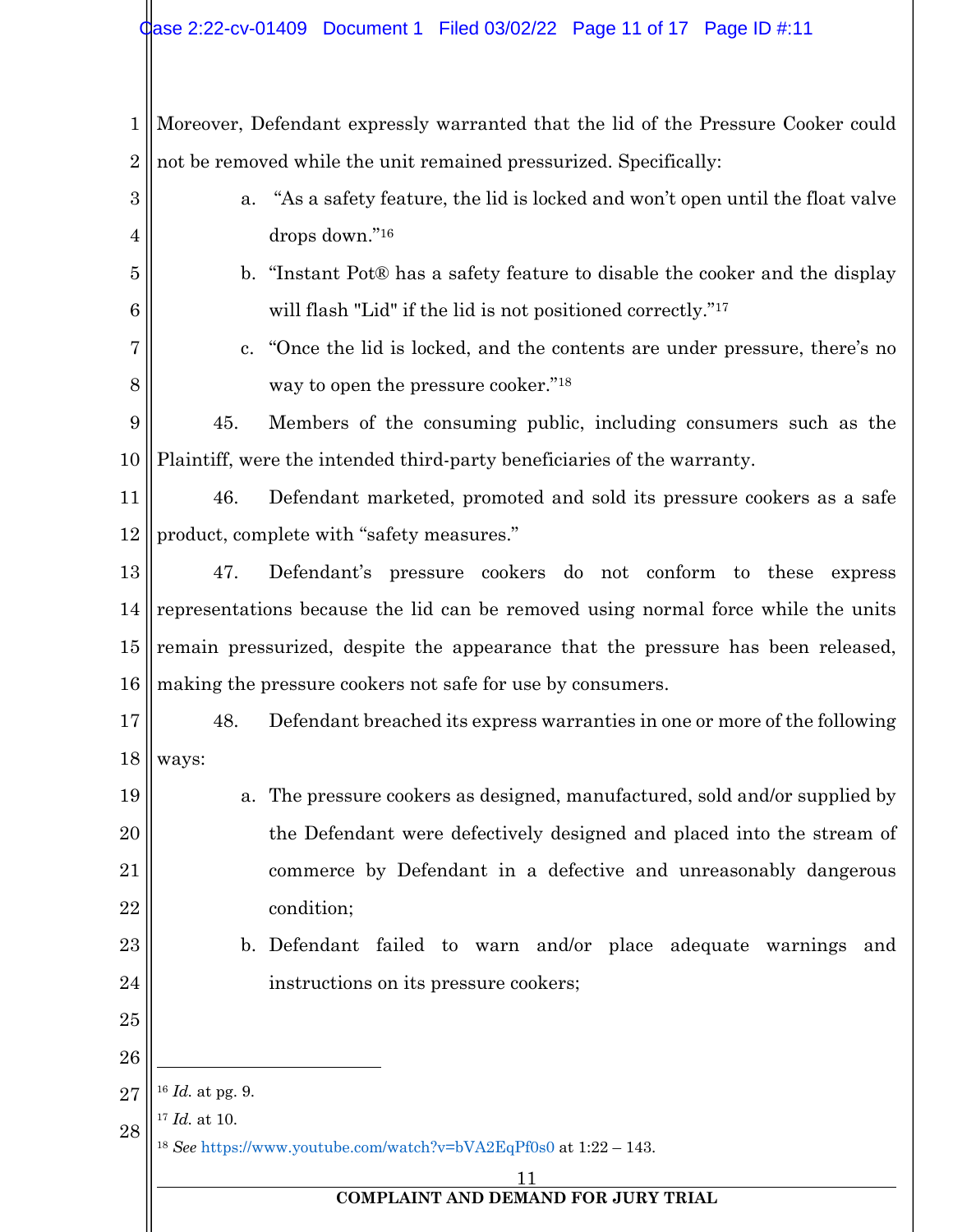|                | Case 2:22-cv-01409 Document 1 Filed 03/02/22 Page 12 of 17 Page ID #:12                 |  |
|----------------|-----------------------------------------------------------------------------------------|--|
| 1              | Defendant failed to adequately test its pressure cookers; and<br>c.                     |  |
| $\overline{2}$ | Defendant failed to provide timely and adequate post-marketing<br>d.                    |  |
| 3              | warnings and instructions after they knew the risk of injury from its                   |  |
| 4              | pressure cookers.                                                                       |  |
| 5              | 49.<br>Plaintiff used the pressure cooker with the reasonable expectation that it       |  |
| 6              | was properly designed and manufactured, free from defects of any kind, and that it      |  |
| 7              | was safe for its intended, foreseeable use of cooking.                                  |  |
| 8              | 50.<br>Plaintiff's injuries were the direct and proximate result of Defendant's         |  |
| 9              | breach of its express warranties.                                                       |  |
| 10             | <b>WHEREFORE,</b> Plaintiff demands judgment against Defendant for and                  |  |
| 11             | punitive damages according to proof, together with interest, costs of suit, attorneys'  |  |
| 12             | fees, and all such other relief as the Court deems proper. Plaintiff reserves the right |  |
| 13             | to amend the complaint to seek punitive damages if and when evidence or facts           |  |
| 14             | supporting such allegations are discovered.                                             |  |
| 15             | <b>FOURTH CAUSE OF ACTION</b>                                                           |  |
| 16             | <b>BREACH OF IMPLIED WARRANTY OF MERCHANTABILITY</b>                                    |  |
| 17             | PLAINTIFF, FOR A FOURTH CAUSE OF ACTION AGANST INSTANT                                  |  |
|                |                                                                                         |  |
| 18             | BRANDS, INC., ALLEGES AS FOLLOWS:                                                       |  |
| 19             | Plaintiff incorporates by reference each preceding and succeeding<br>51.                |  |
| 20             | paragraph as though set forth fully at length herein.                                   |  |
| 21             | At the time Defendant marketed, distributed and sold its pressure<br>52.                |  |
| 22             | cookers to the Plaintiff in this case, Defendant warranted that its pressure cookers    |  |
| 23             | were merchantable and fit for the ordinary purposes for which they were intended.       |  |
| 24             | 53.<br>Members of the consuming public, including consumers such as Plaintiff,          |  |
| 25             | were intended third-party beneficiaries of the warranty.                                |  |
| 26             | Plaintiff reasonably relied on Defendant's representations that its<br>54.              |  |
| 27             | pressure cookers were a quick, effective and safe means of cooking.                     |  |
| 28             |                                                                                         |  |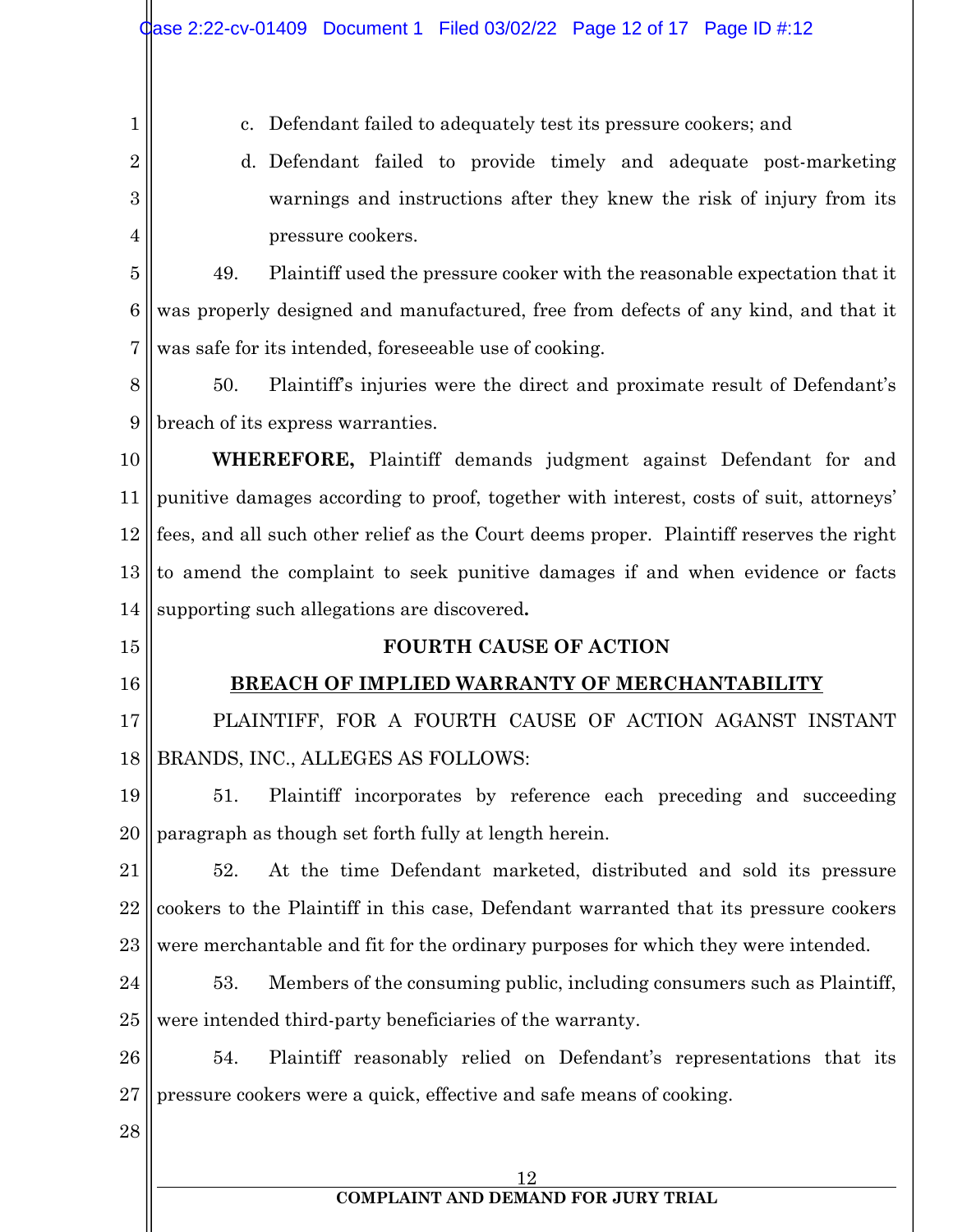1 2 3 55. Defendant's pressure cookers were not merchantable because they had the propensity to lead to the serious personal injuries as described herein in this Complaint.

4 5 6 56. Plaintiff used the pressure cooker with the reasonable expectation that it was properly designed and manufactured, free from defects of any kind, and that it was safe for its intended, foreseeable use of cooking.

7 8 57. Defendant's breach of implied warranty of merchantability was the direct and proximate cause of Plaintiff's injury and damages.

9 10 11 12 13 **WHEREFORE,** Plaintiff demands judgment against Defendant for and punitive damages according to proof, together with interest, costs of suit, attorneys' fees, and all such other relief as the Court deems proper. Plaintiff reserves the right to amend the complaint to seek punitive damages if and when evidence or facts supporting such allegations are discovered**.**

#### 15 16 **BREACH OF IMPLIED WARRANTY OF FITNESS FOR A PARTICULAR PURPOSE**

**FIFTH CAUSE OF ACTION**

14

17 18 PLAINTIFF, FOR A FIFTH CAUSE OF ACTION AGANST INSTANT BRANDS, INC., ALLEGES AS FOLLOWS:

19 20 58. Plaintiff incorporates by reference each preceding and succeeding paragraph as though set forth fully at length herein.

21 22 23 59. Defendant manufactured, supplied, and sold its pressure cookers with an implied warranty that they were fit for the particular purpose of cooking quickly, efficiently and safely.

24 25 60. Members of the consuming public, including consumers such as Plaintiff, were the intended third-party beneficiaries of the warranty.

26 27 28 61. Defendant's pressure cookers were not fit for the particular purpose as a safe means of cooking, due to the unreasonable risks of bodily injury associated with its use.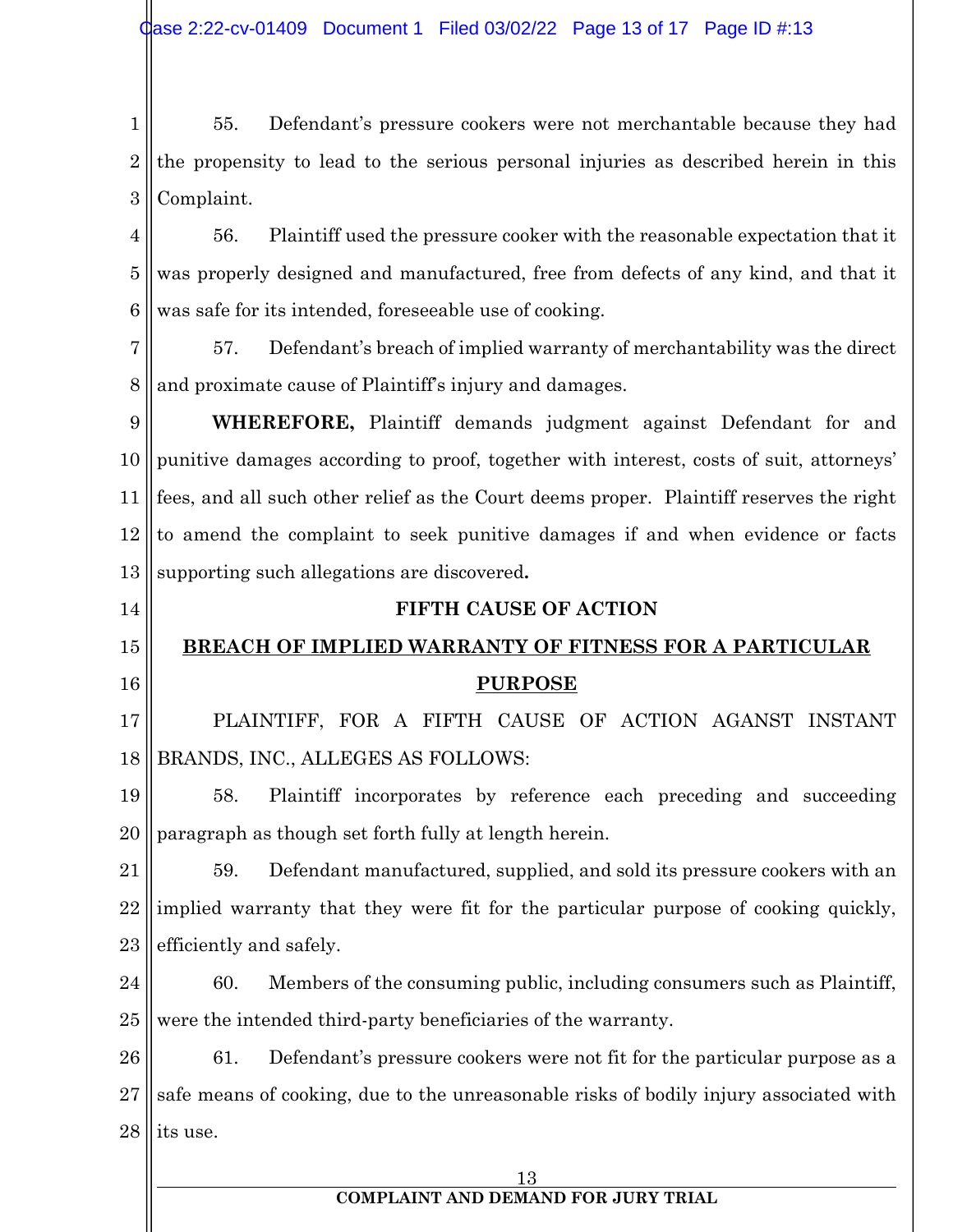1 2 62. Plaintiff reasonably relied on Defendant's representations that its pressure cookers were a quick, effective and safe means of cooking.

3 4 63. Defendant's breach of the implied warranty of fitness for a particular purpose was the direct and proximate cause of Plaintiff's injuries and damages.

5 6 7 8 9 **WHEREFORE,** Plaintiff demands judgment against Defendant for and punitive damages according to proof, together with interest, costs of suit, attorneys' fees, and all such other relief as the Court deems proper. Plaintiff reserves the right to amend the complaint to seek punitive damages if and when evidence or facts supporting such allegations are discovered**.**

10

#### **INJURIES & DAMAGES**

11 12 13 14 15 16 64. As a direct and proximate result of Defendant's negligence and wrongful misconduct as described herein, Plaintiff has suffered and will continue to suffer physical and emotional injuries and damages including past, present, and future physical and emotional pain and suffering as a result of the incident on or about March 12, 2020. Plaintiff is entitled to recover damages from Defendants for these injuries in an amount which shall be proven at trial.

17 18 19 20 21 65. As a direct and proximate result of Defendant's negligence and wrongful misconduct, as set forth herein, Plaintiff has incurred and will continue to incur the loss of full enjoyment of life and disfigurement as a result of the incident. Plaintiff is entitled to recover damages for loss of the full enjoyment of life and disfigurement from Defendants in an amount to be proven at trial.

22 23 24 25 26 27 66. As a direct and proximate cause of Defendant's negligence and wrongful misconduct, as set forth herein, Plaintiff has and will continue to incur expenses for medical care and treatment, as well as other expenses, as a result of the severe burns she suffered as a result of the incident. Plaintiff is entitled to recover damages from Defendants for her past, present and future medical and other expenses in an amount which shall be proven at trial.

28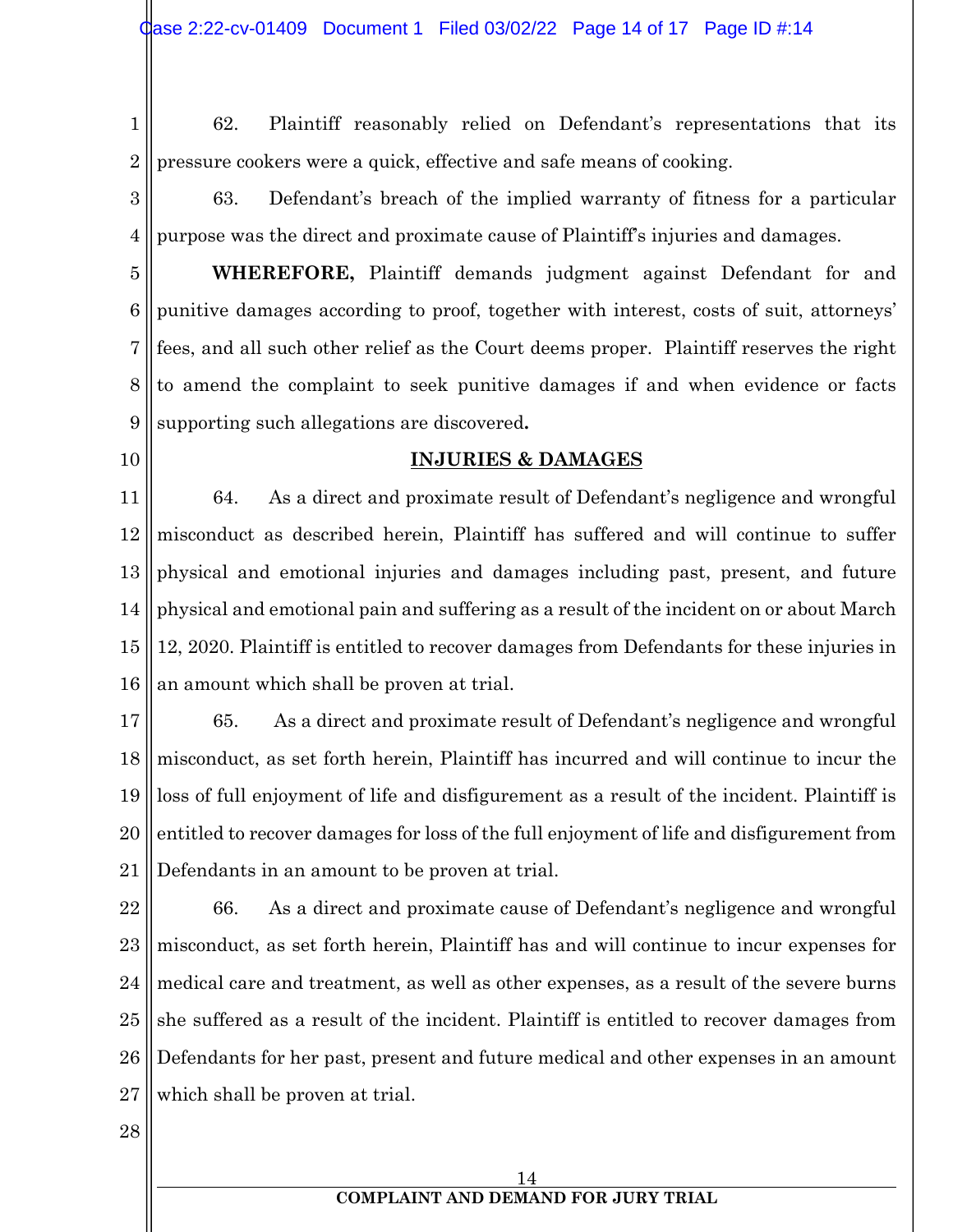1 2 3 4 5 6 7 8 9 10 11 12 13 14 15 16 17 18 19 20 21 22 23 24 25 26 27 28 15 **COMPLAINT AND DEMAND FOR JURY TRIAL PRAYER FOR RELIEF WHEREFORE**, Plaintiff demands judgment against the Defendant as follows: A. That Plaintiff has a trial by jury on all of the claims and issues; B. That judgment be entered in favor of the Plaintiff and against Defendant on all of the aforementioned claims and issues; C. That Plaintiff recover all damages against Defendant, general damages and special damages, including economic and non-economic, to compensate the Plaintiff for her injuries and suffering sustained because of the use of the Defendants' defective pressure cooker; D. That all costs be taxed against Defendant; E. That prejudgment interest be awarded according to proof; F. That Plaintiff be awarded attorney's fees to the extent permissible under Federal and California law; and G. That this Court awards any other relief that it may deem equitable and just, or that may be available under the law of another forum to the extent the law of another forum is applied, including but not limited to all reliefs prayed for in this Complaint and in the foregoing Prayer for Relief. **HARLAN LAW, P.C** Dated: March 2, 2022 */s/ Jordon Harlan, Esq*. Jordon Harlan, Esq. (CA #273978). 2404 Broadway, 2nd Floor San Diego, CA 92102 Telephone: (619) 870-0802 Fax: (619) 870-0815 Email: jordon@harlanpc.com *In association with*: . **JOHNSON BECKER, PLLC** Kenneth W. Pearson, Esq. (MN #016088X)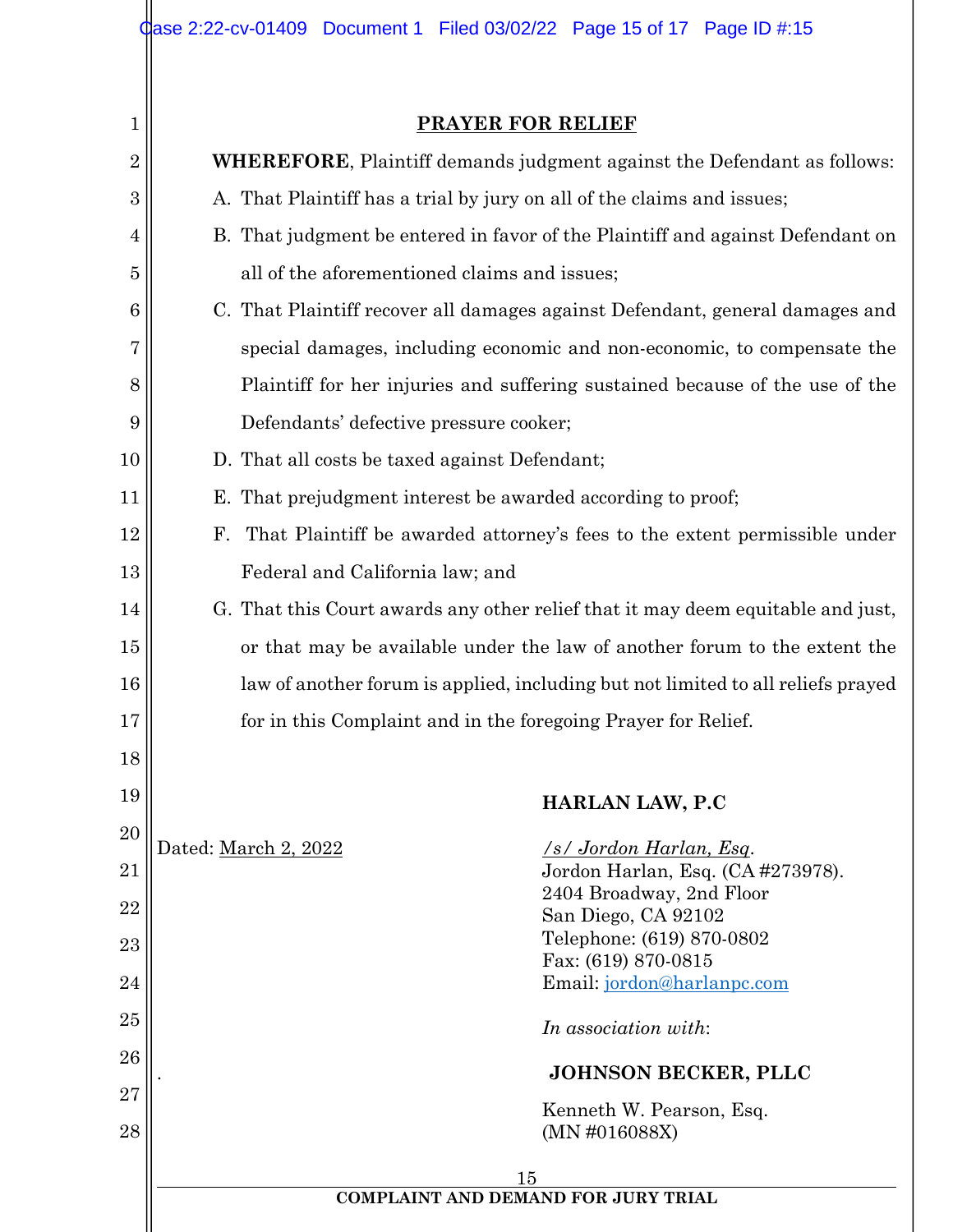|                     | $\frac{1}{2}$ ase 2:22-cv-01409 Document 1 Filed 03/02/22 Page 16 of 17 Page ID #:16 |  |                                                          |                                   |
|---------------------|--------------------------------------------------------------------------------------|--|----------------------------------------------------------|-----------------------------------|
|                     |                                                                                      |  |                                                          |                                   |
| $\mathbf{1}$        |                                                                                      |  | Pro Hac Vice to be filed                                 | Adam J. Kress, Esq. (MN #0397289) |
| $\overline{2}$<br>3 |                                                                                      |  | Pro Hac Vice to be filed<br>444 Cedar Street, Suite 1800 |                                   |
| $\overline{4}$      |                                                                                      |  | St. Paul, MN 55101<br>Telephone: (612) 436-1800          |                                   |
| $\overline{5}$      |                                                                                      |  | Fax: (612) 436-1801                                      | Email: kpearson@johnsonbecker.com |
| 6                   |                                                                                      |  |                                                          | Email: akress@johnsonbecker.com   |
| 7                   |                                                                                      |  |                                                          |                                   |
| 8                   |                                                                                      |  |                                                          |                                   |
| 9                   |                                                                                      |  |                                                          |                                   |
| 10                  |                                                                                      |  |                                                          |                                   |
| 11                  |                                                                                      |  |                                                          |                                   |
| 12<br>13            |                                                                                      |  |                                                          |                                   |
| 14                  |                                                                                      |  |                                                          |                                   |
| 15                  |                                                                                      |  |                                                          |                                   |
| $16\,$              |                                                                                      |  |                                                          |                                   |
| 17                  |                                                                                      |  |                                                          |                                   |
| 18                  |                                                                                      |  |                                                          |                                   |
| 19                  |                                                                                      |  |                                                          |                                   |
| 20                  |                                                                                      |  |                                                          |                                   |
| 21                  |                                                                                      |  |                                                          |                                   |
| 22                  |                                                                                      |  |                                                          |                                   |
| 23                  |                                                                                      |  |                                                          |                                   |
| 24                  |                                                                                      |  |                                                          |                                   |
| 25<br>26            |                                                                                      |  |                                                          |                                   |
| $\overline{27}$     |                                                                                      |  |                                                          |                                   |
| 28                  |                                                                                      |  |                                                          |                                   |
|                     |                                                                                      |  |                                                          |                                   |